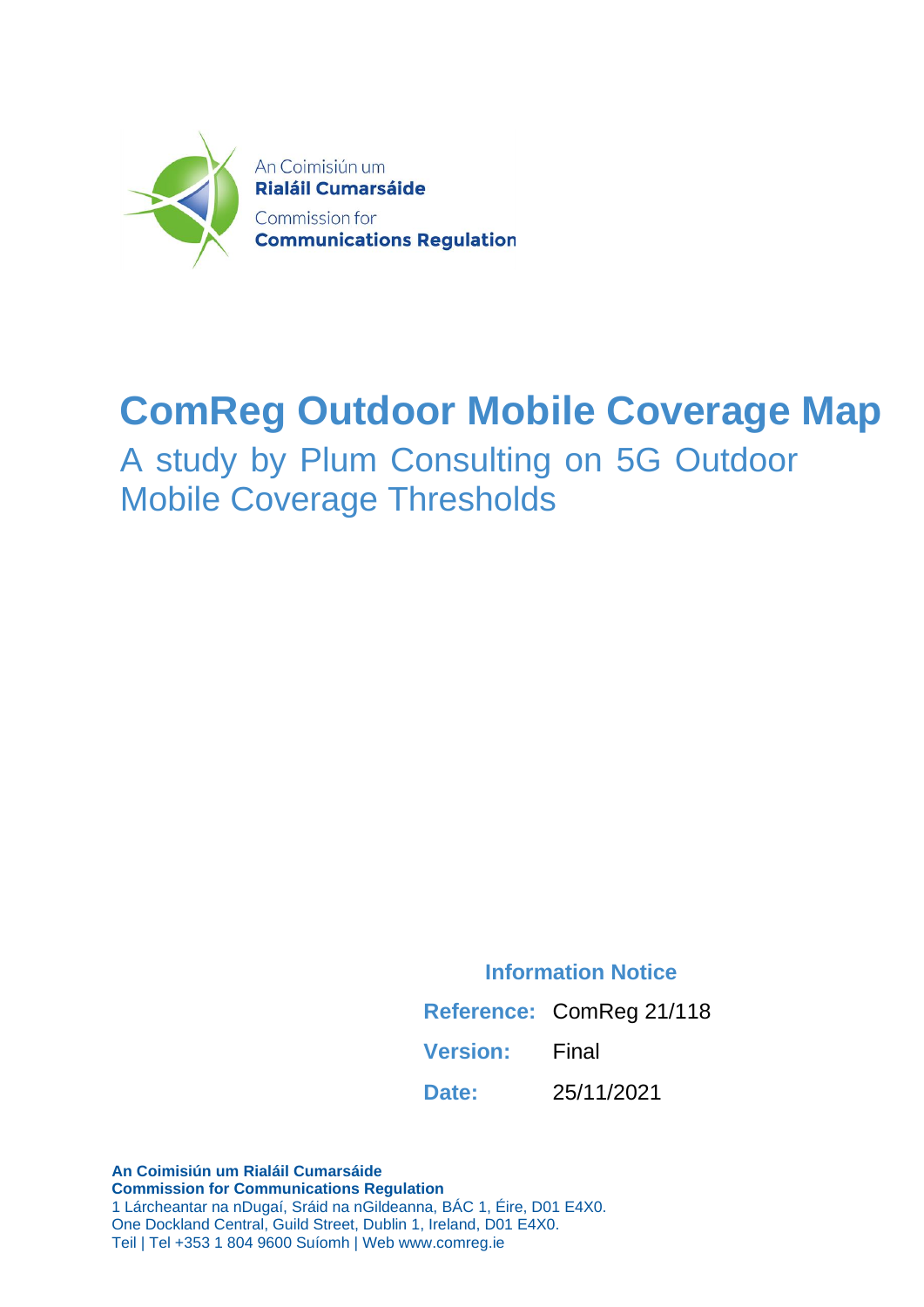# **Content**

| <b>Section</b> |                                                          | Page |
|----------------|----------------------------------------------------------|------|
|                |                                                          |      |
|                | 2 Plum's study on 5G Outdoor Mobile Coverage Thresholds5 |      |
|                |                                                          |      |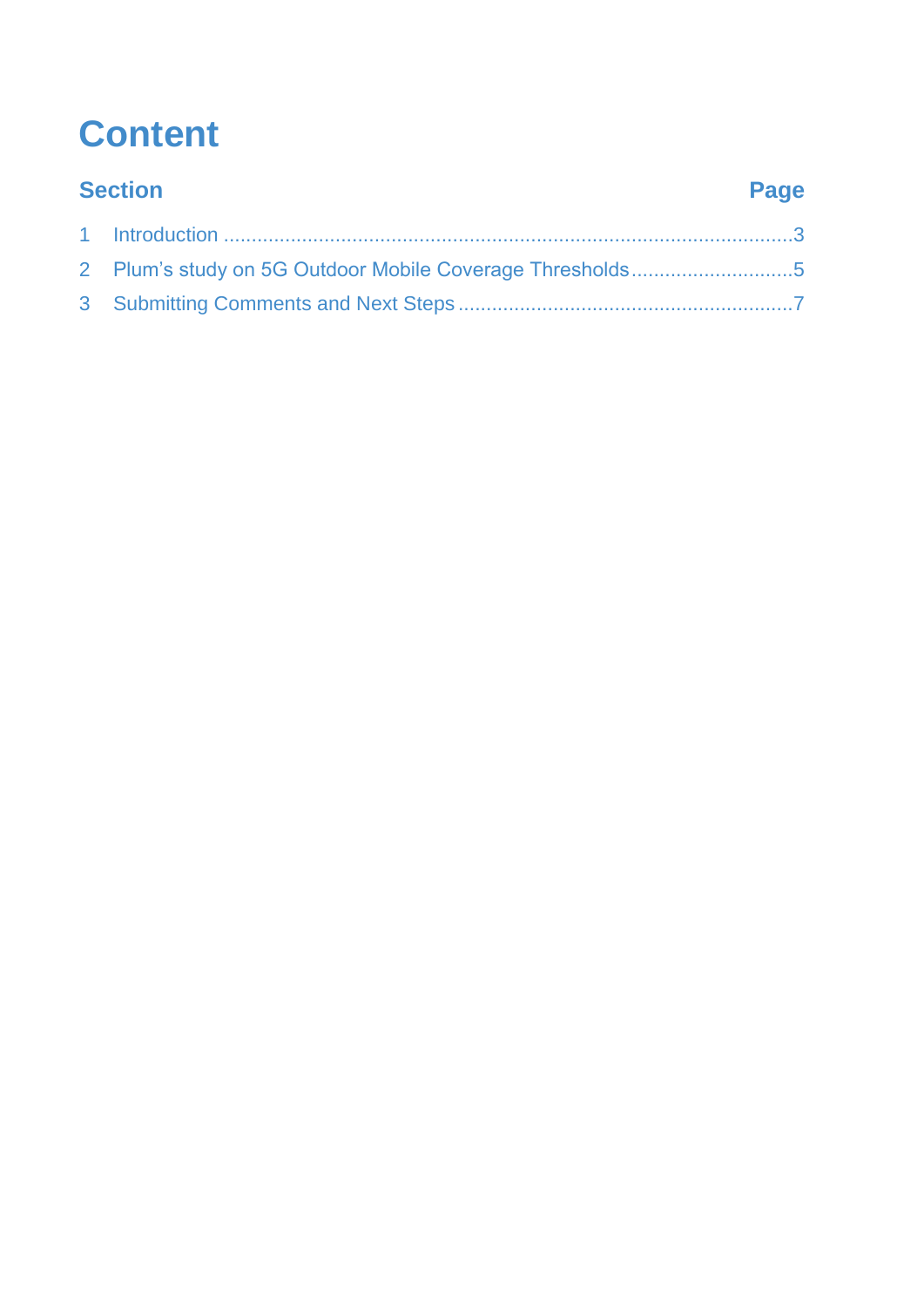### <span id="page-2-0"></span>**1 Introduction**

- 1. As the communications regulator, the Commission for Communications Regulation ("ComReg") has an important role to play in facilitating consumers with information which allows informed choices to be made.
- 2. In 2019, ComReg launched a consumer focussed online outdoor mobile coverage mapping tool ("outdoor mobile coverage map")<sup>1</sup>.
- 3. The outdoor mobile coverage map allows consumers to view the level of outdoor mobile coverage throughout the country, at specific locations or addresses, as defined by the user. The outdoor mobile coverage map, on average, receives 8,000 views per week. It is generated using network data provided by the mobile network operators ("MNOs"): Eir, Three Ireland and Vodafone.
- 4. ComReg checks this network data before the application of a propagation model to generate independent outdoor mobile coverage predictions. Coverage predictions are generated using the Forsk 'Atoll' radio planning tool, together with the 'Crosswave' radio propagation model from Orange Labs.
- 5. The outdoor mobile coverage map:
	- (a) displays outdoor mobile coverage for both MNOs and mobile virtual network providers ("MVNOs"). These MVNOs include: 48, Clear Mobile, GoMo, LycaMobile, An Post mobile, Tesco Mobile and Virgin Media;
	- (b) shows 2G, 3G and 4G mobile technology platforms for MNOs and MVNOs; and
	- (c) is presented in a colour-coded format showing Very Good, Good, Fair, Fringe and No coverage<sup>2</sup>. This format, also referred to as "coverage thresholds", facilitate consumers' understanding of outdoor 2G, 3G and 4G mobile coverage.
- 6. With the launch of 5G services in Ireland, there is a requirement for consumers to also view the level of outdoor 5G mobile coverage in a similar vein. Consequently, ComReg initiated a project to develop and define appropriate coverage thresholds for the mapping of 5G outdoor mobile coverage.
- 7. To this end, ComReg commissioned a study to consider and provide recommendations for appropriate 5G outdoor mobile coverage thresholds. ComReg is pleased to publish the results of this study today, which it is minded to adopt, and

<sup>1</sup> https://coveragemap.comreg.ie/map

<sup>2</sup> https://coveragemap.comreg.ie/faq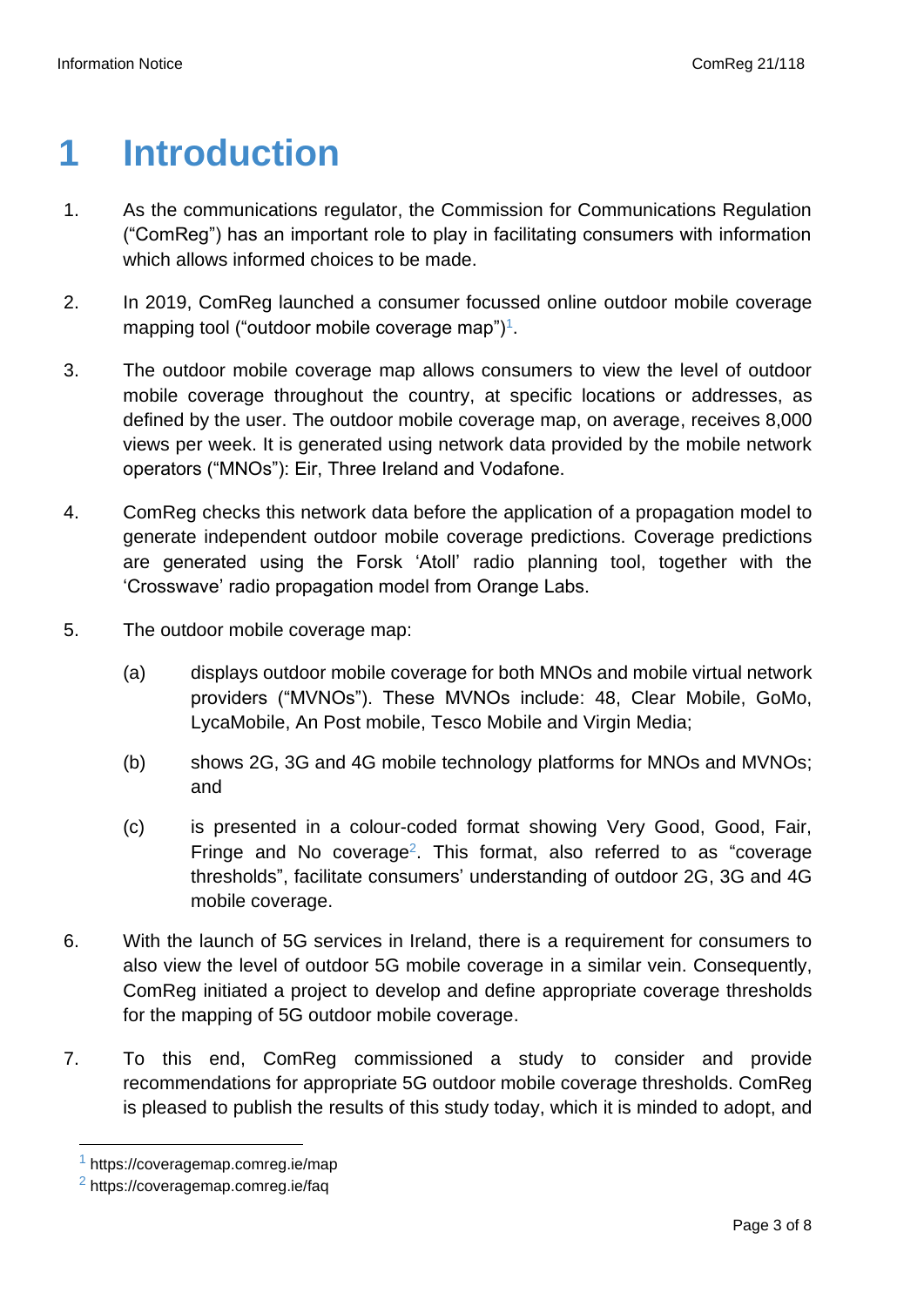which is available on our website. The report is "*Coverage Thresholds for 5G Services" – a report* (Document 21/118a) from Plum Consulting ("Plum Report").

- 8. Interested parties are encouraged to read and consider this report, which will help inform interested parties' views of the wider 5G outdoor mobile coverage thresholds discussion, including information on the impact of existing 5G use cases on the definition of coverage thresholds.
- 9. To further assist the reader, the remainder of this document outlines the key messages contained in this report.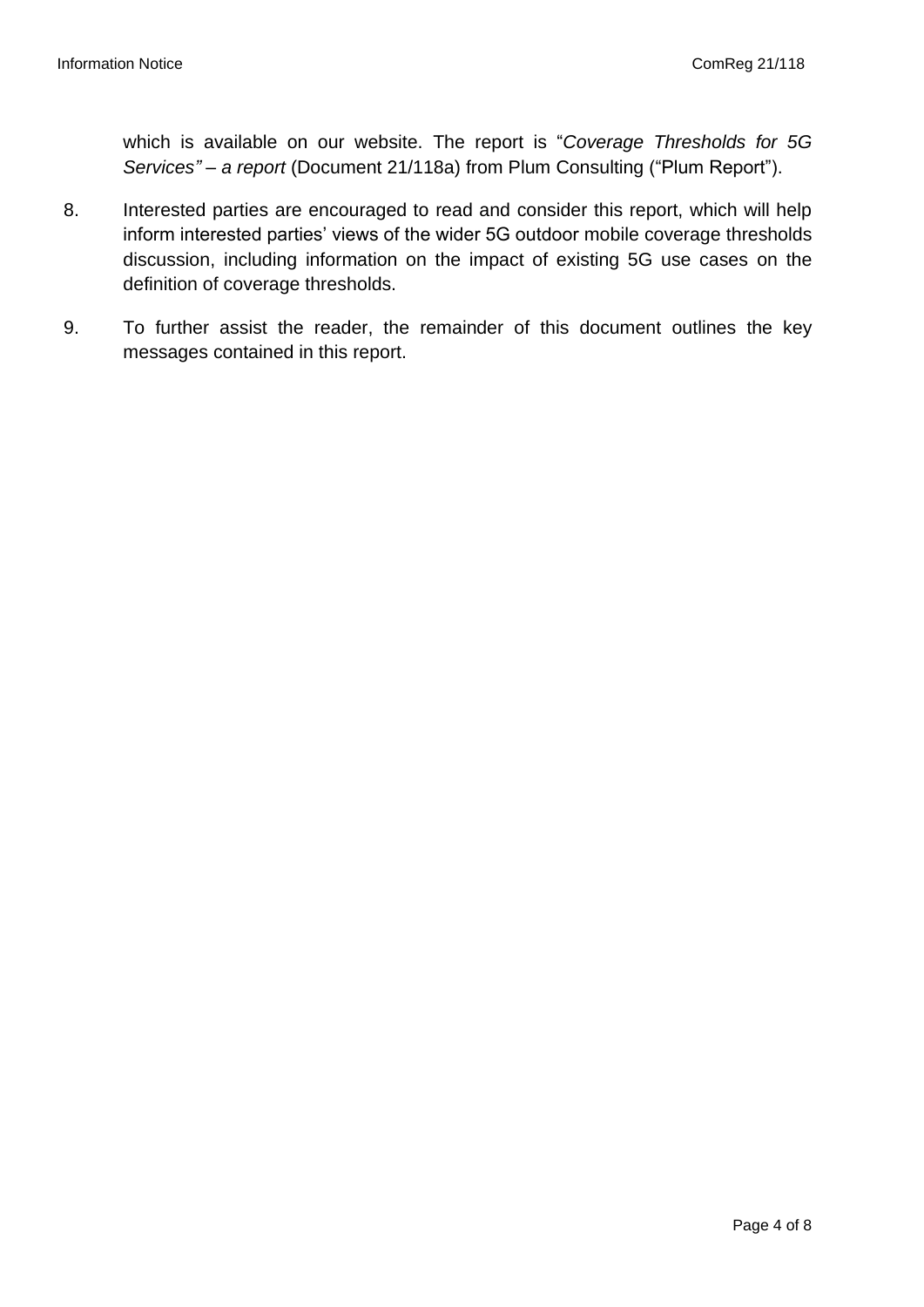# <span id="page-4-0"></span>**2 Plum's study on 5G Outdoor Mobile Coverage Thresholds**

- 10. The Plum Report provides an informative analysis of key technical aspects and considerations, which are inputs to the development of the recommended 5G outdoor mobile coverage thresholds.
- 11. The definition of appropriate 5G outdoor mobile coverage thresholds, as is the case with 2G, 3G, and 4G, includes appropriate consideration and definition of specific ranges of signal strength associated with each coverage threshold category.
- 12. Plum observes that technology differences between 4G and 5G are important factors to consider in the determination of appropriate 5G outdoor mobile coverage thresholds. For example, whereas coverage limits for 4G are generally expressed in terms of 'Reference Signal Received Power' ("RSRP"), those for 5G New Radio ("NR") use 'Synchronisation Signal Reference Signal Received Power' ("SS-RSRP"). The relationship between these parameters to the overall LTE and NR signal structure is summarised within the Plum Report.
- 13. Plum considers that if a coverage criterion is to be useful to consumers, it must relate, in some manner, to an expectation of service quality (however defined). In that regard, Plum observes that, in the process of 5G standardisation and promotion, a very wide range of potential use cases for 5G have been defined, each with a specific set of requirements in terms of coverage, reliability, bit rate, latency etc.
- 14. The section of the Plum Report entitled *'5G use cases and performance expectations'* provides an overview of 5G network performance metrics and potential use case scenarios and recommends an appropriate baseline performance limit.
- 15. Based on currently expected 5G use cases, Plum recommends that the public facing outdoor mobile coverage predications of 5G should relate to a minimum downlink bit rate requirement of 50 Mbit/s. In that regard, Plum also observes that 5G use cases and expectations are still evolving and, therefore, likely to undergo further change. Consequently, there would likely be a need to revisit this minimum downlink bit rate assumption when patterns of user behaviour are more established.
- 16. Plum notes that the proposed download speed of 50 Mbits/s, which represents a reasonable minimum expectation with which to define the edge of a 5G service area, would need to be expressed in terms of SS-RSRP levels to allow for coverage mapping.
- 17. In the section entitled *'Determination of appropriate levels'*, Plum details modelling scenarios, determination of RSRP for single user throughput, SINR calculation and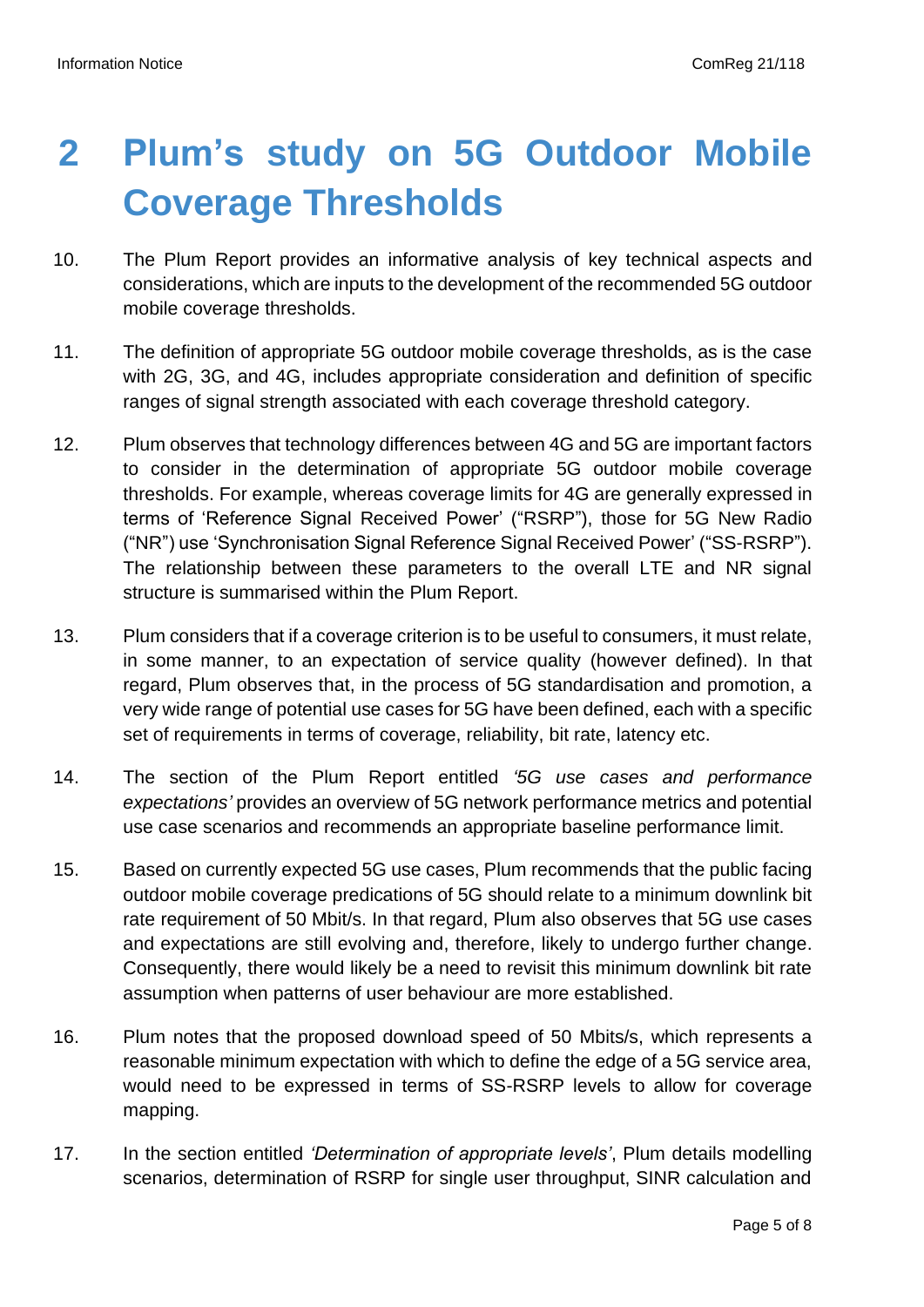transformation of SINR to SS-RSRP.

- 18. Plum further notes that, given the uncertainty in 5G use cases (and therefore in appropriate thresholds) and likely variations in bandwidth and technical configuration between different operators, it seems inappropriate to apply a high level of granularity to the SS-RSRP thresholds. Therefore, it recommends simplifying the thresholds by taking average values of  $SS-RSRP$  for some pairs of modelling scenarios<sup>3</sup> as captured in Table 5.4 of the Plum Report.
- 19. Plum's recommendations for outdoor mobile coverage thresholds for 5G consider, to some degree, the different bandwidth and technical configurations used in each band.
- 20. Given the evolutionary status of 5G use cases, Plum considers that it would be inappropriate to imply that any thresholds correspond to precise quality of service definitions.
- 21. Plum recommends the display of the outdoor mobile coverage mapping data for 5G on a technology basis, rather than display per individual spectrum band.
- 22. Plum's recommended 5G outdoor coverage thresholds are set out in Table 6.1 of its report.

 $3$  The modelling scenarios correlate to individual frequency bands where, for example, Plum recommend pairing the 1.8 GHz and 2.1 GHz band and using one SS-RSRP level to represent both bands.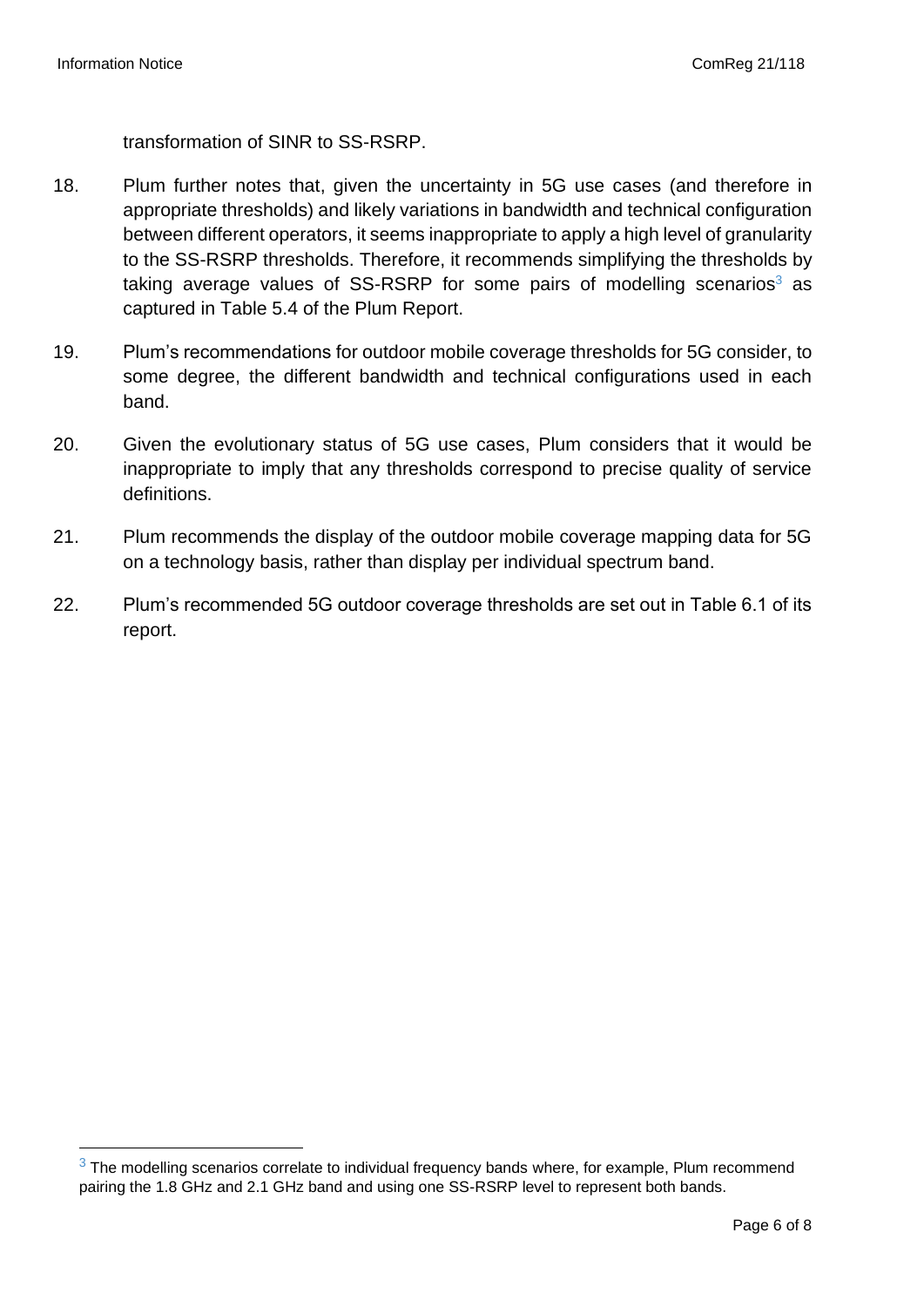### <span id="page-6-0"></span>**3 Submitting Comments and Next Steps**

- 23. ComReg is happy to receive written comments on matters outlined in this information notice and the associated Plum Report. ComReg would however wish to receive such comments no later than 5.30pm on the 23<sup>rd</sup> December 2021.
- 24. It would make the task analysing responses easier if comments were referenced to the relevant section/paragraph number of this Information Notice or the associated Plum Report. Please also set out your reasoning and all supporting information for any view expressed.
- 25. Responses must be submitted in written format (post or email) to the following recipient, clearly marked *Comments on ComReg Information Notice 21/118*

Mr. Louis Cohen

Commission for Communications Regulation

One Dockland Central

Guild Street

Dublin 1

D01 E4X0.

Ireland

Email: [marketframeworkconsult@comreg.ie](mailto:marketframeworkconsult@comreg.ie)

- 26. We request that where there are electronic submissions, they be submitted in an unprotected format so that they can be readily included in the ComReg submissions document for electronic publication.
- 27. ComReg appreciates that respondents may wish to provide confidential information if their comments are to be meaningful. In order to promote openness and transparency, ComReg will publish all submissions received, subject to the provisions of ComReg's guidelines on the treatment of confidential information (Document 05/24).
- 28. In this regard, any respondents should submit views in accordance with the instructions set out below. If submitting a response to this information notice that contains confidential information, respondents must choose one of the following options: